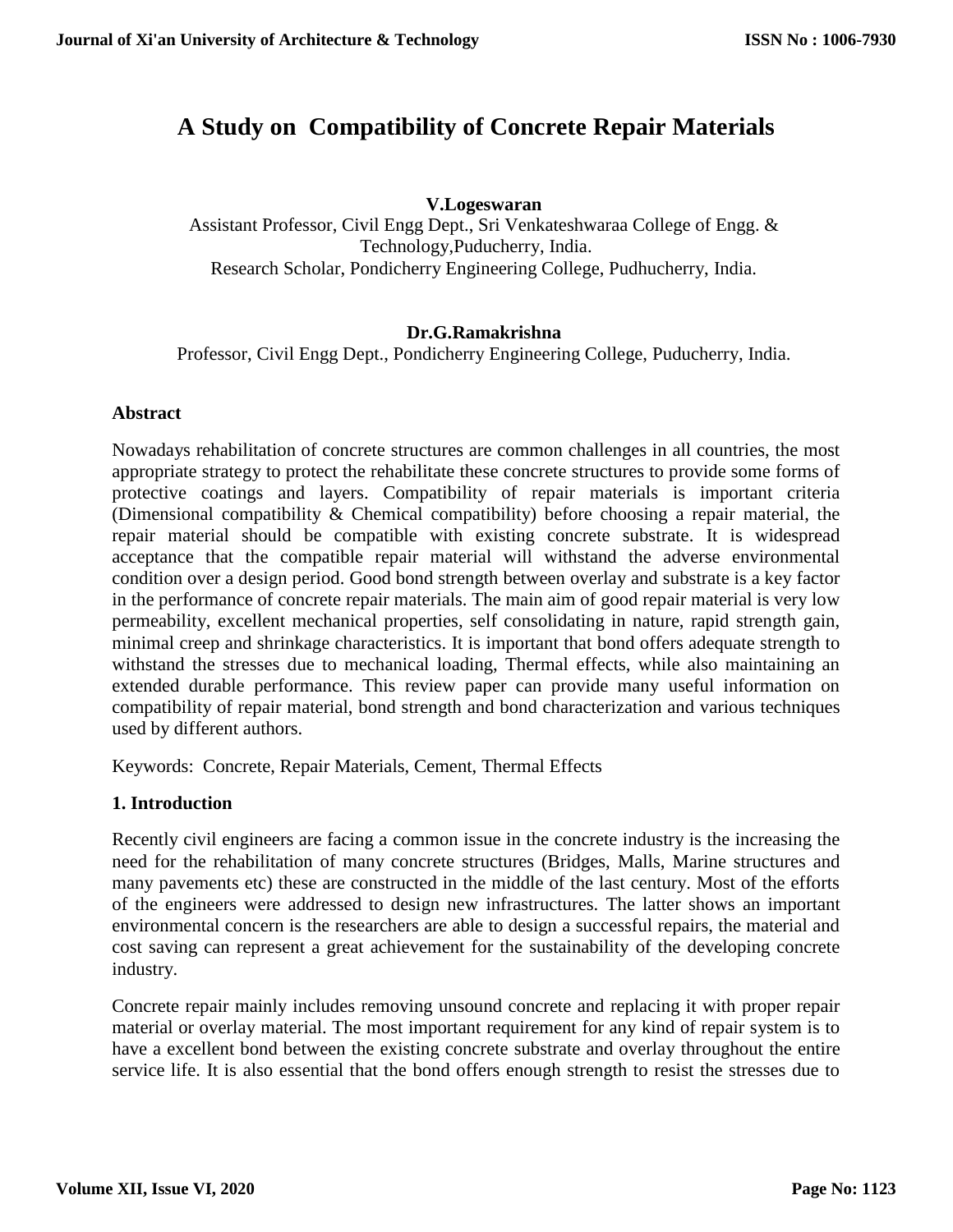mechanical loading and thermal effects, while also maintaining as extended service life performance.

A good repair material should improve the function and performance of the concrete structure like bridge, pavement or building. The poor repair material fails soon and deteriorates the adjoining sound concrete material in a short period of time, selection of appropriate repair material depends on the concrete properties and behavior of particular composite section under expected service exposure condition (Vaysburd.et. al -2000).

#### **2.Review of Literature:**

#### **2.1 Compatibility of Repair Material**

**D.R.Morgan** et.al states that compatibility means a popular word in the repair industry it indicates the durability of repairs in general and adequate load carrying capacity in the structural repairs. Compatibility is a balance of physical, chemical and electrochemical properties and dimensions between a repair material and the existing concrete substrate that certain thing the repair can withstand all the stresses induced by the volume change, chemical and electrochemical effects without distress.



Figure: 1 Factors affecting durability of Concrete Repairs.[2]

#### **2.2 Dimensional Compatibility**

The Dimensional compatibility of cement based repair materials deals with the four main types of deformation.

- Shrinkage.
- Creep.
- Strains due to Temperature.
- Elastic deformation.

The safety and durability of repaired structures cannot be realized without a comprehensive knowledge of the materials fundamental properties that determine its deformational characteristics.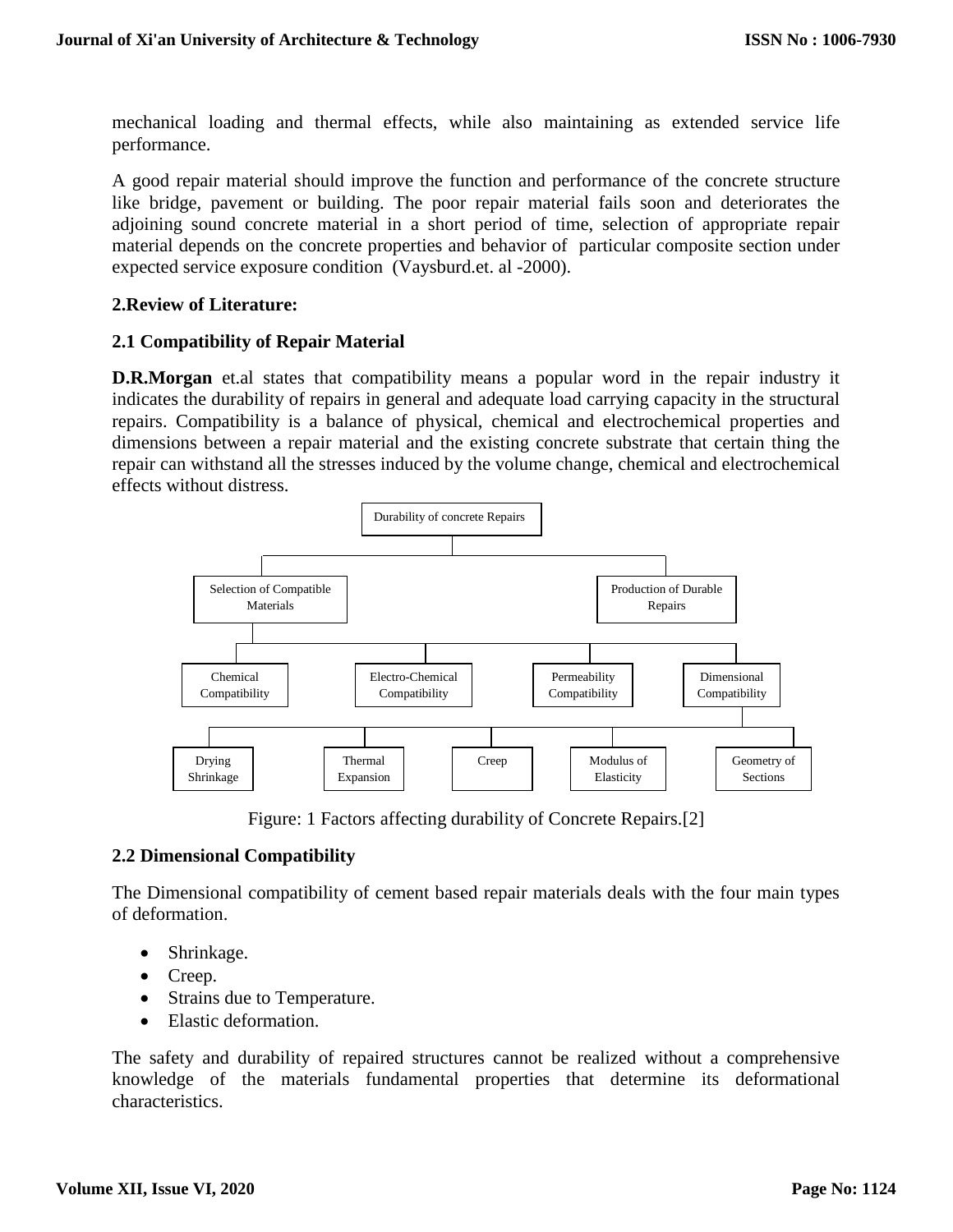## **2.3 Shrinkage**

Shrinkage is the time-dependent decrease in material volume due to temperature and moisture changes, which are caused by external environmental conditions or due to internal reactions.

**M.H.Decter** et al studied that the fact in the failure of concrete repair material is more likely to occur due to incompatibility between the repair concrete or high shrinkage levels. Either of these factors can lead to cracking and debonding. Excessive shrinkage of a repair mortar also leads to failure. This problem is being increasingly acknowledged worldwide. The formulated single component polymer modified mortar is used. It is based on the technology utilized in original High Build polymer Modified (HBPM) mortar formulation. The drying shrinkage of the mortars HBPM 25 and HBPM 40 in relation to the specification. They achieved very low shrinkage and the results given below.



Figure: 2 Drying shrinkage of HBPM 40 under Hong Kong and UK conditions (3)



Figure: 3 Drying shrinkage of HBPM 40 and HBPM 25 under Hong Kong conditions (3)

**P.S.Mangat** et al(1995) based on their experimental investigation to determine typical properties of three commercially available generic repair materials, which are significance to the concrete substrate structural behavior of repaired concrete members. He studied the shrinkage properties of the repair materials, the shrinkage of the specially formulated repair mortars especially those modified with a polymer admixture is very sensitive to relative humidity of exposure compared to normal concrete.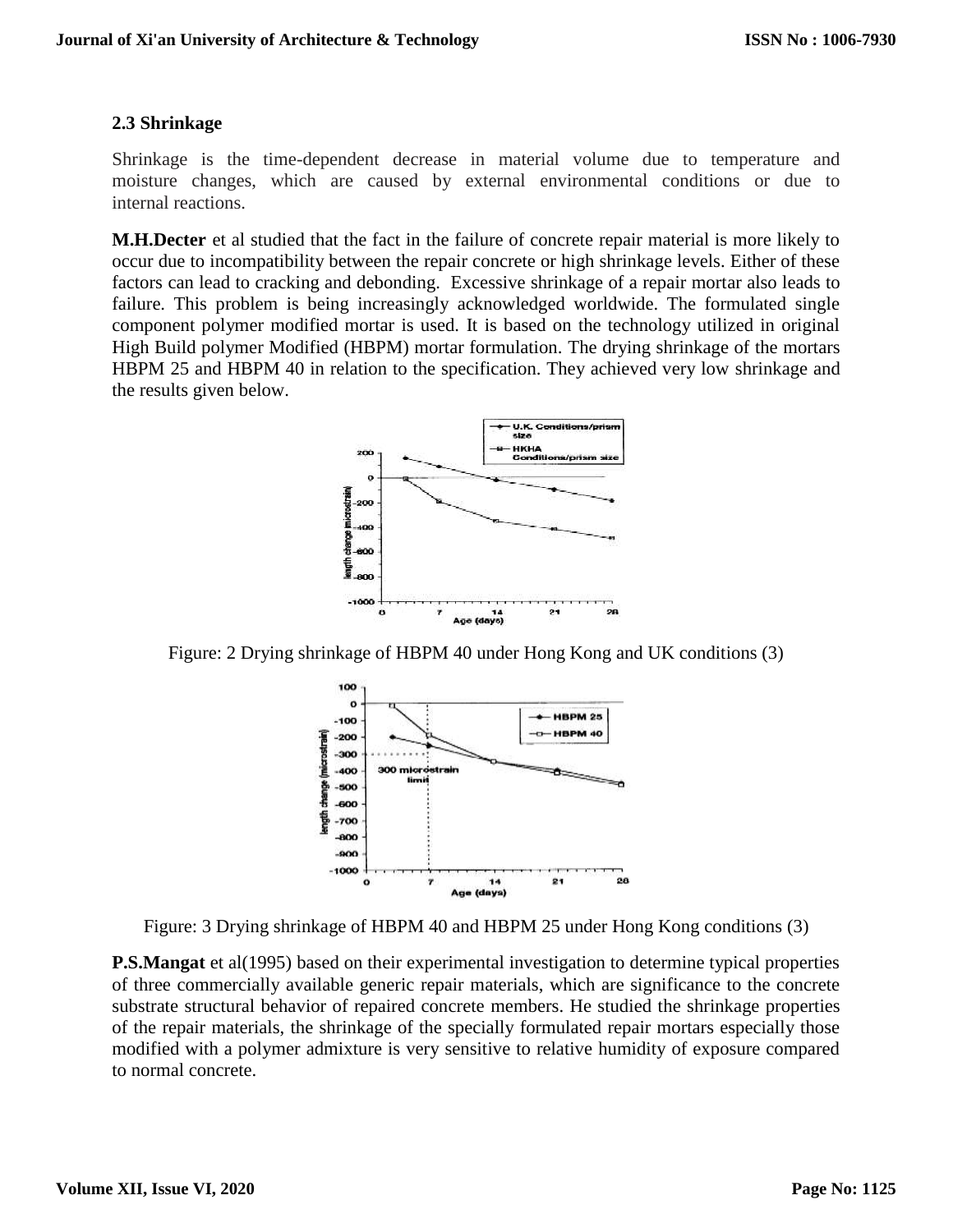The 90-days results for shrinkage (under different conditions) and swelling deformation are listed in Table-1, the larger magnitude of shrinkage and swelling strains of the repair materials (especially Material - C) relative to plain concrete is clearly evident.

| Repair<br>material | Shrinkage (at 20°C<br>and<br>relative humidity of) |      | Swelling<br>(at $20^{\circ}$ C &<br>100% |     |
|--------------------|----------------------------------------------------|------|------------------------------------------|-----|
|                    | 55%                                                | 45%  | 30%                                      | RH  |
| A                  | 814                                                | 891  | 931                                      | 197 |
| B                  | 918                                                | 1033 | 1098                                     | 128 |
| $\mathsf{C}$       | 962                                                | 1230 | 1474                                     | 254 |
| Concrete           | 450                                                | 559  | 702                                      |     |

Table 1 Shrinkage & swelling deformation strains @ 90 days (Microstrains) (4)

**N.K.Emberson** et al (1990) carried out an investigation in the properties of repair system. He studied the Long-term shrinkage using unrestrained prism of mortar (160x40x40) mm to measure the shrinkage from an age of 24-hours to 90 days later it was extended to 16 months in which the temperature was varied from  $12^{\circ}$ C to  $22^{\circ}$ C and the relative humidity from 55% to 95%. The author used 9 type of repair material namely A to I. The resin mortars A, B & C has small relatively stable value of shrinkage beyond an age of 1 month and the shrinkage is modified D, H & I is lesser than that of sand cement mortar, Material G (-1140με at 16 months), but similar to that of the vinyl acetate modified system (Material-E) in all cases shrinkage strain increases with time presumably due to continued drying. After undergoing an initial expansion of +1020με at 1 month, the magnesium phosphate system (Material -F) started to shrink with time , again probably due to continued shrinkage figure-3 shows the long term shrinkage.

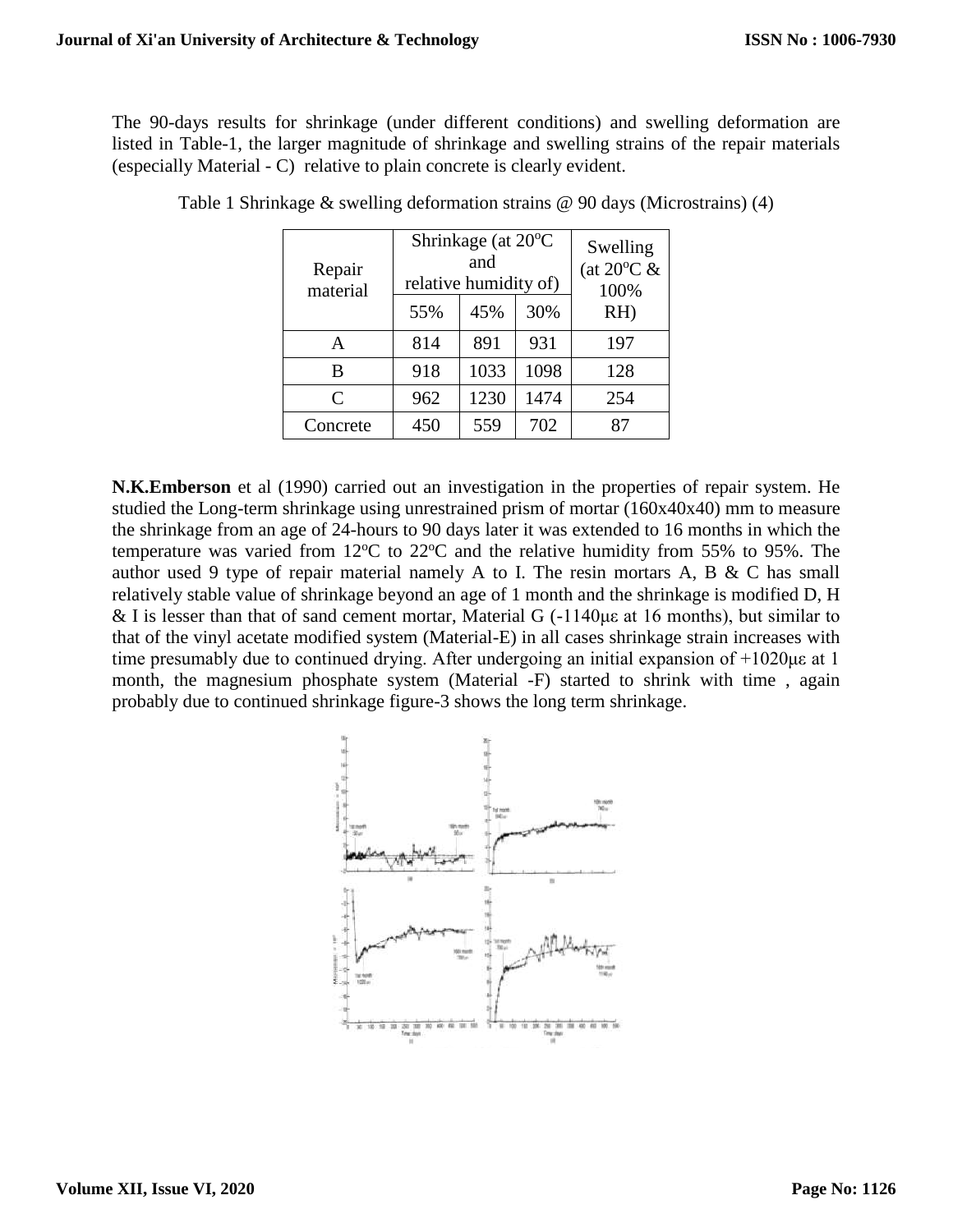Fig-4.Long term shrinkage:free linear shrinkage **test** results from age of 24hours -1.5years on prism 40 x 40 x 160mm of materials  $(a) \mathbf{A}$ ;  $(h) \mathbf{D}$ ;  $(C)$  Fond  $(d)$   $G$   $-(5)$ 

| <b>Property</b>                      | <b>Relationship of repair</b><br>mortar (R) to concrete<br>substrate $(C)$ |
|--------------------------------------|----------------------------------------------------------------------------|
| Strength in Compression, Tension and |                                                                            |
| flexure                              | $R \geq C$                                                                 |
| Modulus in Compression, Tension and  |                                                                            |
| Flexure                              | $R \approx C$                                                              |
| Poisson's ratio                      | Dependent on modulus<br>and type of repair                                 |
| Coefficient of Thermal expansion     | $R \approx C$                                                              |
| Adhesion in Tension and Shear        | $R \ge C$                                                                  |
| Curing and Long term Shrinkage       | R < C                                                                      |
| Strain capacity                      | $R \ge C$                                                                  |
| Creep                                | Dependent on whether creep<br>causes desirable or<br>undesirable effects   |
| Fatigue performance                  | R > C                                                                      |

Table -2 General requirements of patch repair materials for structural compatibility-(5)

**Daniel Cusson** et al (1996) made a overview of material and structural characteristics to achieve a lasting repair it is essential that the properties of the repair material and the substrate be properly matched. This alone helps to ensure that the repair material can withstand the stresses resulting from the volume changes and load, for a specified environment over a designated period of time. Most of the shrinkage occurs when the cement paste dries out after setting and hardening. In resin based materials shrinkage is a result of cooling following the exothermic reaction(R<C).

When shrinkage is restrained permanent tensile stresses develop in the repair material and may cause tensile cracking in the material itself, or delamination at the interface of the repair material and the substrate.

**P.H.Emmons** et al (1996) studied the concept and the factors to be considered in the repairing concrete structure. According to the proposed mode Figure-4 a step by step design of durable concrete repair includes the consideration of compatibility properties. Dimensional compatibility is the phenomenon of the volume changes and the major problem of concrete repairs. Volume changes must be controlled in concrete repairs to prevent or minimize cracks. When material undergoing volume changes is restrained, tensile strains are induced which, if greater than the tensile strain capacity of the system, will leads cracks. If appropriate measures are to be taken to control volume change and resulting induced cracking in concrete repairs, the tensile strain capacity of the proposed system must be known. Unfortunately, cement based materials are not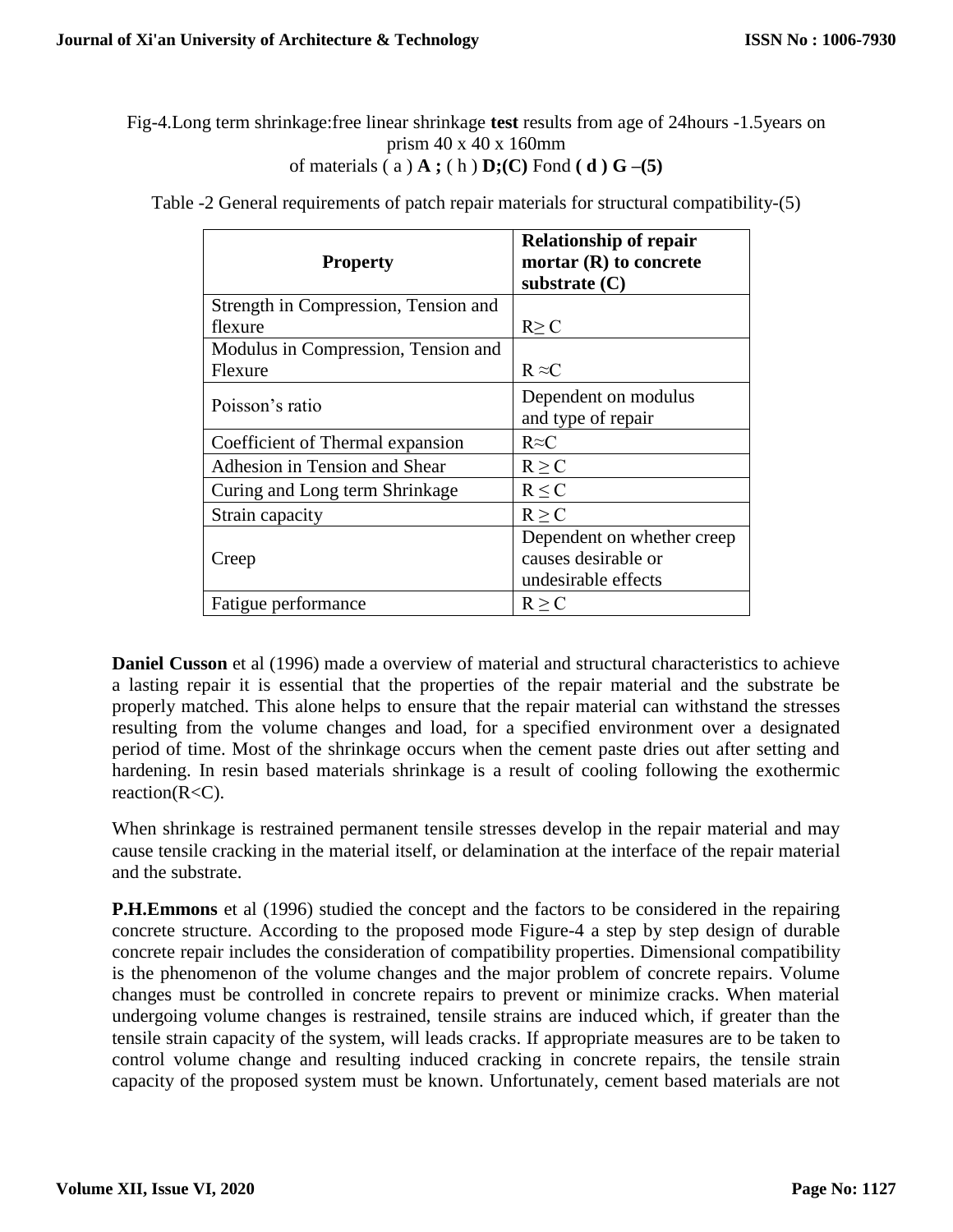volumetrically stable have a relatively high modulus of elasticity, are brittle materials and the susceptible to cracking.

The author would like to express their conviction of a future for concrete repair material in protective repair application where low drying shrinkage, low modulus of elasticity, and high creep are of value, a deformable material is needed for protective types of repair.



Figure : 4 Factors affecting Dimensional Compatibility. (7)

#### **2.4 Creep**

The deformation of a material in response to load is known as rheological behavior (Phileo-1956).

**P.S.Mangat and M.K.Limbachiya** – (1995) were carried out the compressive creep test on the prism specimens of size  $100x100x500$  mm, they cured the specimen in water at  $20^{\circ}$ C for 28 days prior to loading. The authors conducted the test on two prism specimens were loaded together in a standard creep rig, as per the recommendation for standard creep test (Illston.J.M). Each creep rig is comprised with steel end platens supported by nuts on four 36 mm diameter tie rods of high yield steel, this load is maintained at a constant level by regular loading and tightening of the nuts against the end platens. During sustained loading the temperature and relative humidity was maintained as 20oC and 55%. The initial strain on loading and subsequent increase of strain was monitored across a 200mm gauge length, across two opposite faces of each prism, Inorder to calculate the net creep strain was measured on separate specimen and deducted from the total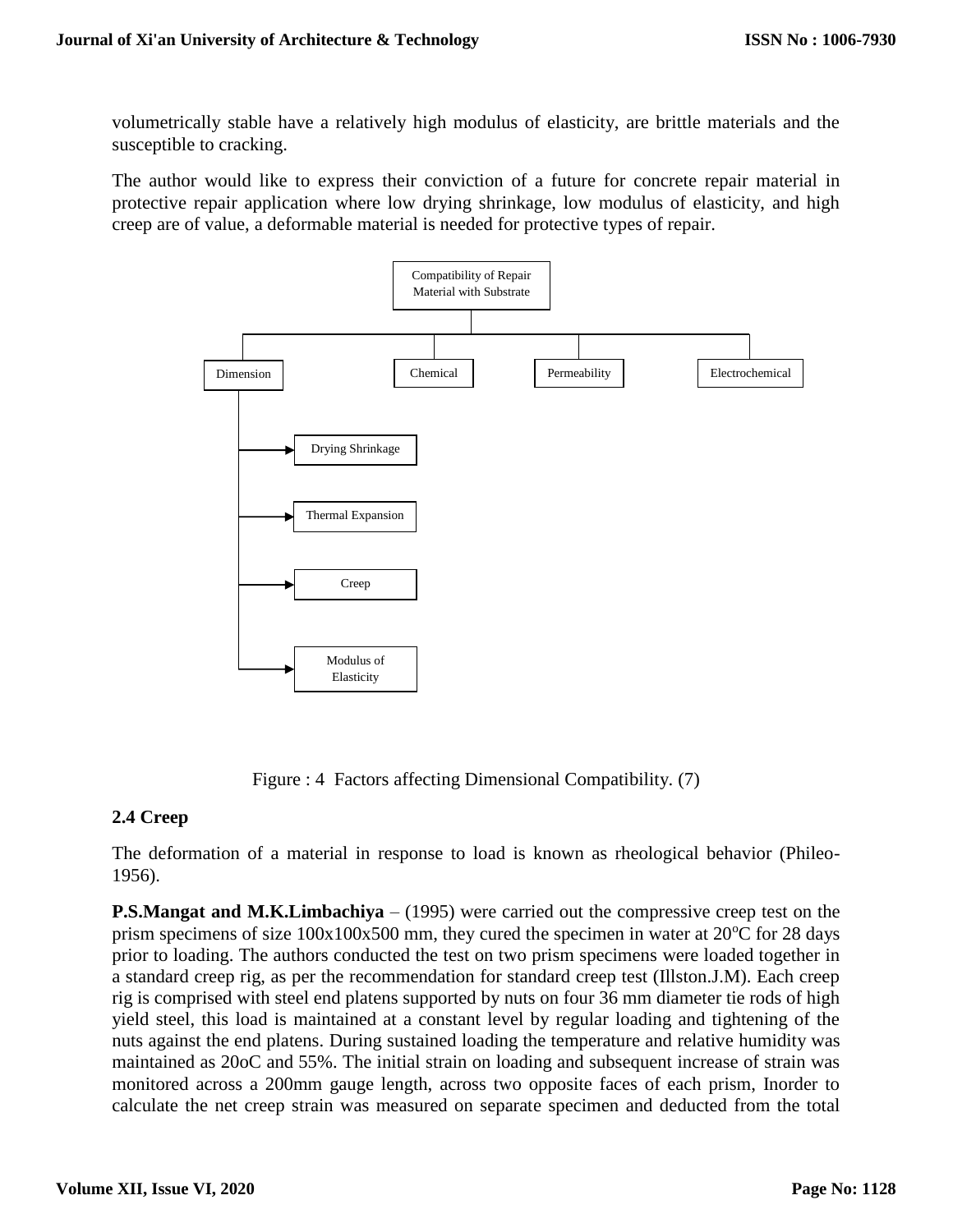strain measured on the specimen in the creep rigs as per the author conclusion (Material –A) has less creep deformation than other two material the creep values are given in the table-3 below.

|                    | 30% Stress/Strength |                      | 45% Stress/Strength |                      |
|--------------------|---------------------|----------------------|---------------------|----------------------|
| Repair<br>Material | Creep<br>strain     | Inst. Elastic strain | Creep<br>strain     | Inst. Elastic strain |
| А                  | 1217                | 4888                 | 2078                | 704                  |
| B                  | 1212                | 342                  | 2161                | 749                  |
| $\mathcal{C}$      | 1871                | 553                  | 2552                | 893                  |
| Concrete           | 1446                | 454                  | 2148                | 866                  |

Table -2 Creep Strain at 90- days and instantaneous elastic strain on loading (Microstrain) (4)



Figure -5 Compression creep at (a) 30% and (b) 45% Stress/Strength ratio.(4)

**N.K.Emberson and G.C.Mays**-(1990) has conducted the Long-term creep in compression test on hardened mortar samples using a hydraulic compression creep rig capable of testing two 160mm long prismatic specimens. The gas/oil accumulator in the hydraulic system serves to maintain constant pressure applied to the flat jack and hence the specimen for the duration of the test. The load applied to the specimen is 200N/s by the needle valve in the hydraulic upstream of the flat jack. The test was conducted as per recommendations of BS 6319: part 11:1989. From the test results the authors concluded that creep is the dominant characteristics for the most of the material (A, B, C, E, H & I) for the SBR modified mortar (Material-D) and the sand-cement mortar (Material-G) creep value are approximately zero. After an age 0f 30 days, shrinkage strain dominate for material F and its creep is zero.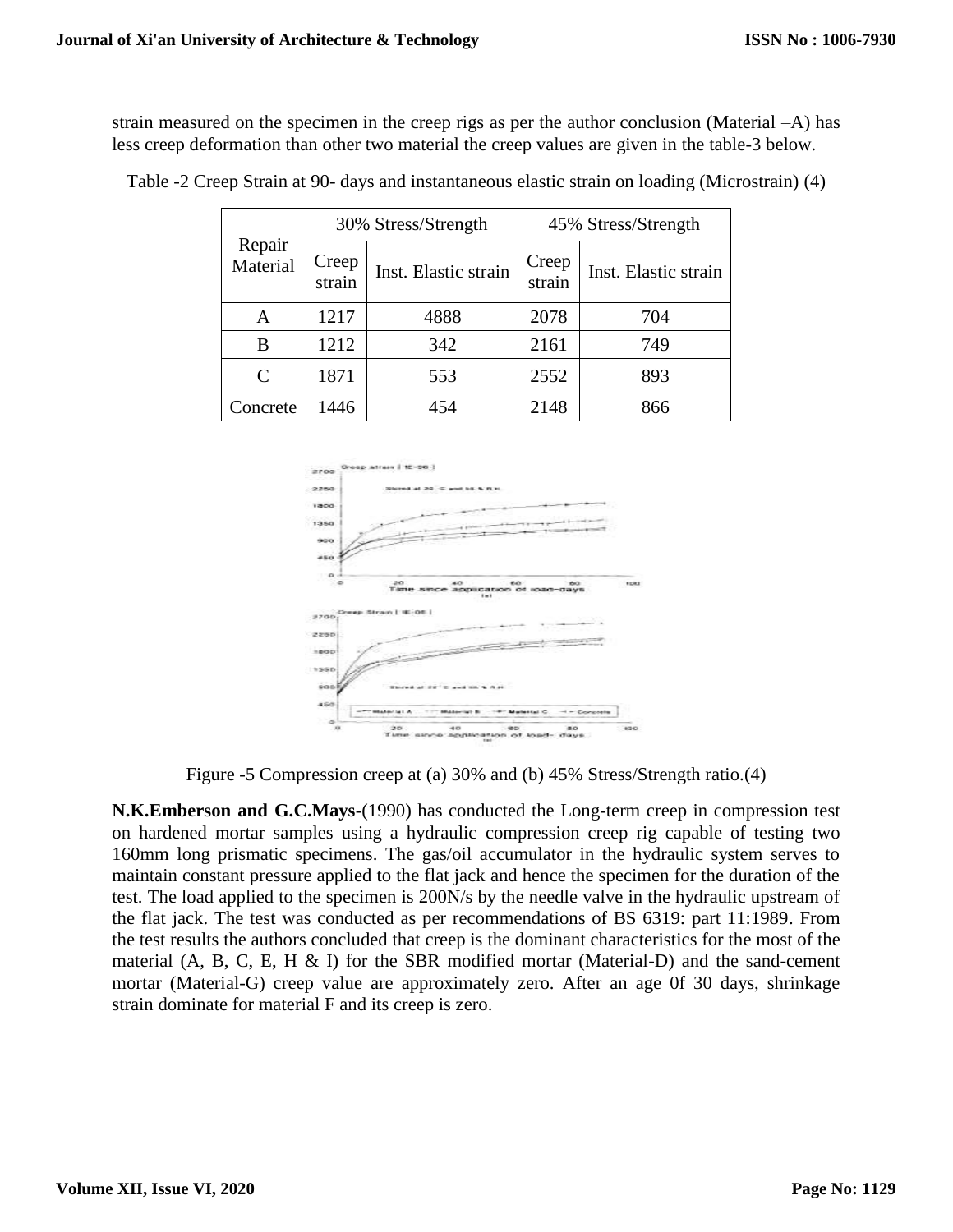

Figure: 6. Long term shrinkage: ,free linear shrinkage test results from age of 24 hours to 1.5 years on prism  $40 \times 40 \times 160$ mm of materials (a) A; (h) D;(C) F and (d) G. (5)

**Cusson.D and Mailvaganam N.P**- (1996) in his studies creep is the continuous deformation of a member subjected to sustained load. It can be result reduced load bearing effectiveness in the repair material and also result in load transfer from the repair material to the concrete substrate, or to a non-structural element. In the case of structural repair loaded in compression, the repair material must posses very low creep potential (Fig-7), as per the author the creep co-efficient should be  $(R < C$  or  $R > C$ ).



Figure-7 Typical structural repairs. (6)

#### **2.5 Thermal Co-Efficient**

Materials typically expand when heated and contract when cooled. These temperature changes caused by external environmental effects or internal cement hydration.

**N.K.Emberson and G.C.Mays**-(1990) conducted the test using a 25mm square by 530mm mortar sample, housed with an environmental test chamber. The chamber was sited within a universal testing machine. Metal prism of 30mm diameter and 50mm long was set on the machine base and protruded through an orifice in the chamber floor. On this was placed the mortar sample, on which in turn was placed a second metal prism which protruded through a similar orifice in the chamber ceiling. An linear variable displacement transformer (LVDT) located between the upper solid steel prism and the machine cross- head was used to monitor changes in the length of sample figure -8 shows the experimental set of co-efficient of thermal expansion. The chamber was capable of maintaining the sample at temperatures ranges from -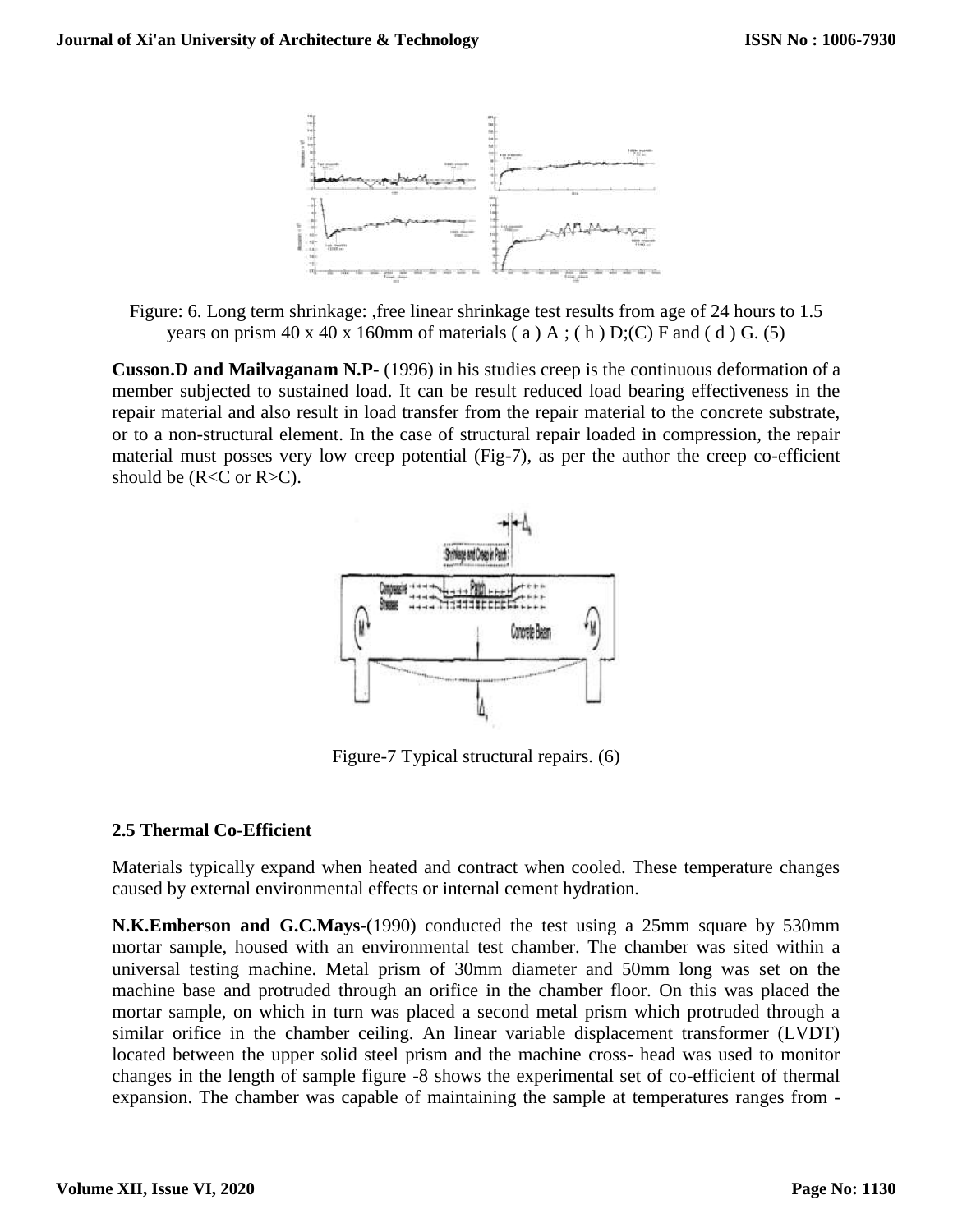$60\pm0.25^{\circ}$ C. The sample normally took 3-4 hour to attain a uniform temperature as monitored by the thermocouples attached. The co-efficient of thermal expansion was determined for each mortar sample at  $20K$  intervals from -60 to  $60^{\circ}$ C. As per the authors conclusion resinous material have significantly higher co-efficient of thermal expansion than cementitious repair material. Due to post curing effects some material shows a change in the co-efficient of thermal expansion at ambient temperature. In excess of that little effects on the thermal co-efficient of cementitious system. A mismatch in co-efficient between repair and substrate can theoretically result in the development of compressive or tensile stresses in the repair, which in latter case may generate adhesion failures.



Figure -8 Test arrangement for co-efficient of thermal expansion.(6)

**Cusson.D and Mailvaganam .N.P** - (1996) the reviewed that (R=C), the co-efficient of thermal expansion is a measure of the change of length in a material when it is subjected to a change in temperature. When two materials of different co-efficient of thermal expansion joined together and subjected to significant temperature changes, stresses are generated in the composite material. These stresses may cause failure at the interface or in the lower strength material, this is a particular evident in meet processing plants where floors are coated with epoxy topping steam cleaning of floors the topping (which has a higher thermal expansion co-efficient) to shear off at the interface .Unless the temperature change is expected to be very small, the repair material should posses a thermal expansion co-efficient similar to that of substrate concrete.

**John kosendar and Noel P.Mailvaganam -** (2005) studied the co-efficient of thermal expansion, when making large or thick patches or when placing an overlay, it is important to closely match the co-efficient of thermal expansion of the repair material with concrete being repaired. This is best exemplified in the failure of repaired cold room floors, deterioted cold floors are often repaired with epoxy topping, the thermal co-efficient of which are five times that of concrete substrate.

#### **2.6 Modulus of Elasticity**

**P.S.Mangat and M.K.Limbachiya** –(1995) Conducted test on  $100x100x500$  mm prism specimen of each mix were tested to determine the Static Modulus of Elasticity at the age of 28 days. Specimens are cured in water tank at  $20^{\circ}$ C. Strain reading is taken at regular load increments on opposite longitudinal faces of the prism. They used demec extensometer of gauge length 200mm for this test. The young's Modulus of Elasticity of prism specimen was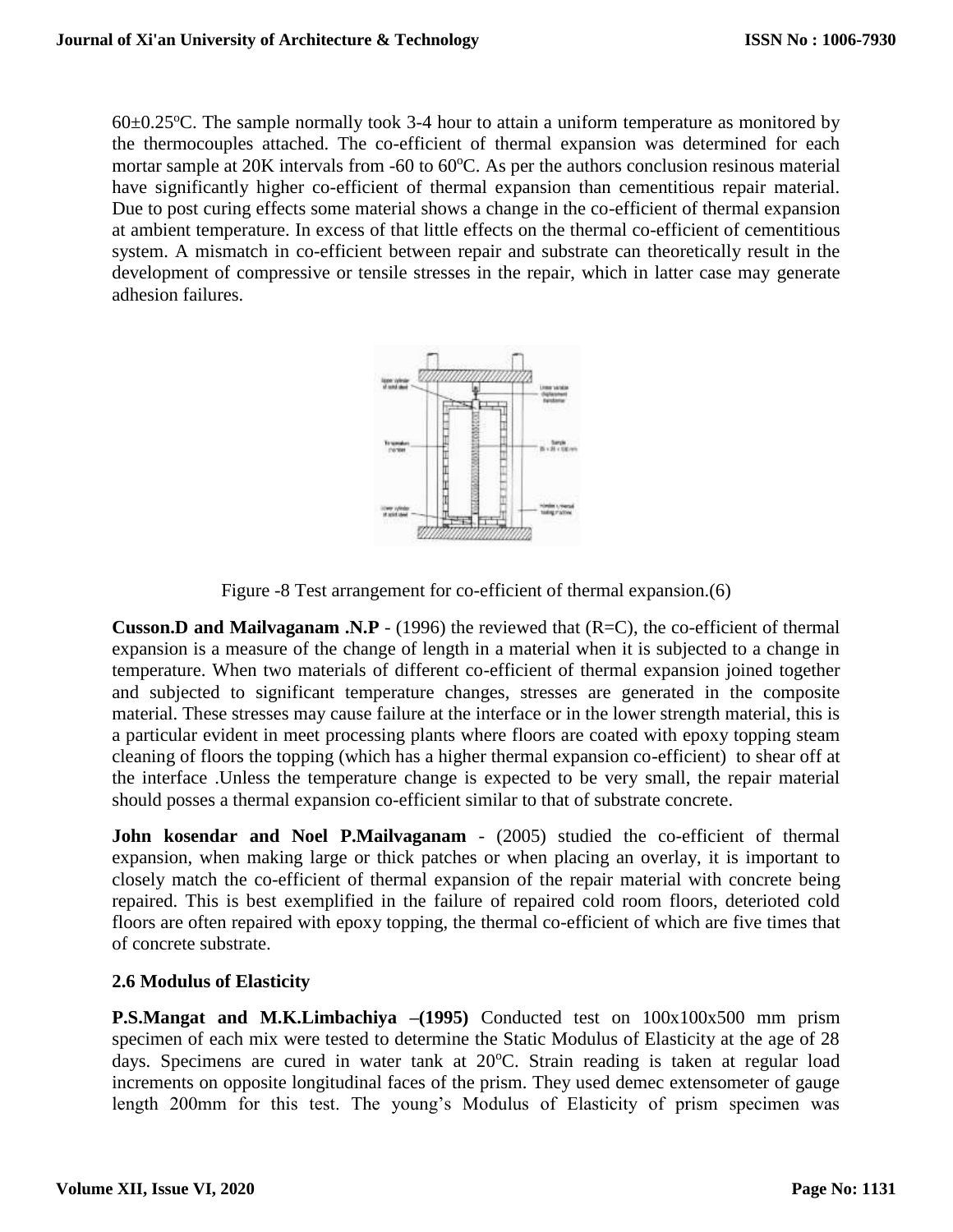determined in accordance with BS:1881:part-121 1983(5). Table -3 shows the Elastic Modulus test results at the age of 28 days.

| Repair<br>Material | <b>Elastic Modulus</b><br>$(KN/mm^2)$ |  |
|--------------------|---------------------------------------|--|
|                    | 32                                    |  |
| В                  | 19.1                                  |  |
| ( `                | 18.3                                  |  |
| Concrete           | 20                                    |  |

Table -3 strength and Elastic Modulus at 28 days age.(4)

**Cusson.D and Mailvaganam.N.P (1996)** as per their conclusion (R=C). The Elastic modulus is a measure of rigidity, low modulus material deform more than those of high modulus under a given load. When the external load is applied parallel to the bond line materials with different elastic moduli will transfer stresses from the low modulus material to the high modulus material leading to stress concentration and failure of the high modulus material.

When external load is applied perpendicular to the bond line; the difference is stiffness between both material is less problematic if the external load is compressive however if the perpendicularly applied external load is tensile mismatching elastic moduli is likely to cause failure figure-9 show the conditions. The same criteria was also discussed (10)



Figure-9 Effects of mismatching elastic moduli.(6)

**D.R.Plum**-(1990) discussed the behavior of epoxy resins and acrylic/SBR modifiers in repair materials. Elastic modulus of each material was experimentally tested with BS 6319: part-6 and the results for various materials were tabulated below table-4.

| Material | <b>Elastic Modulus</b><br>$(KN/mm^2)$ |
|----------|---------------------------------------|
| E1       | 12.2.                                 |
| E2       | 11 1                                  |
| E3       |                                       |

Table-4 Test results of Elastic Modulus.(10)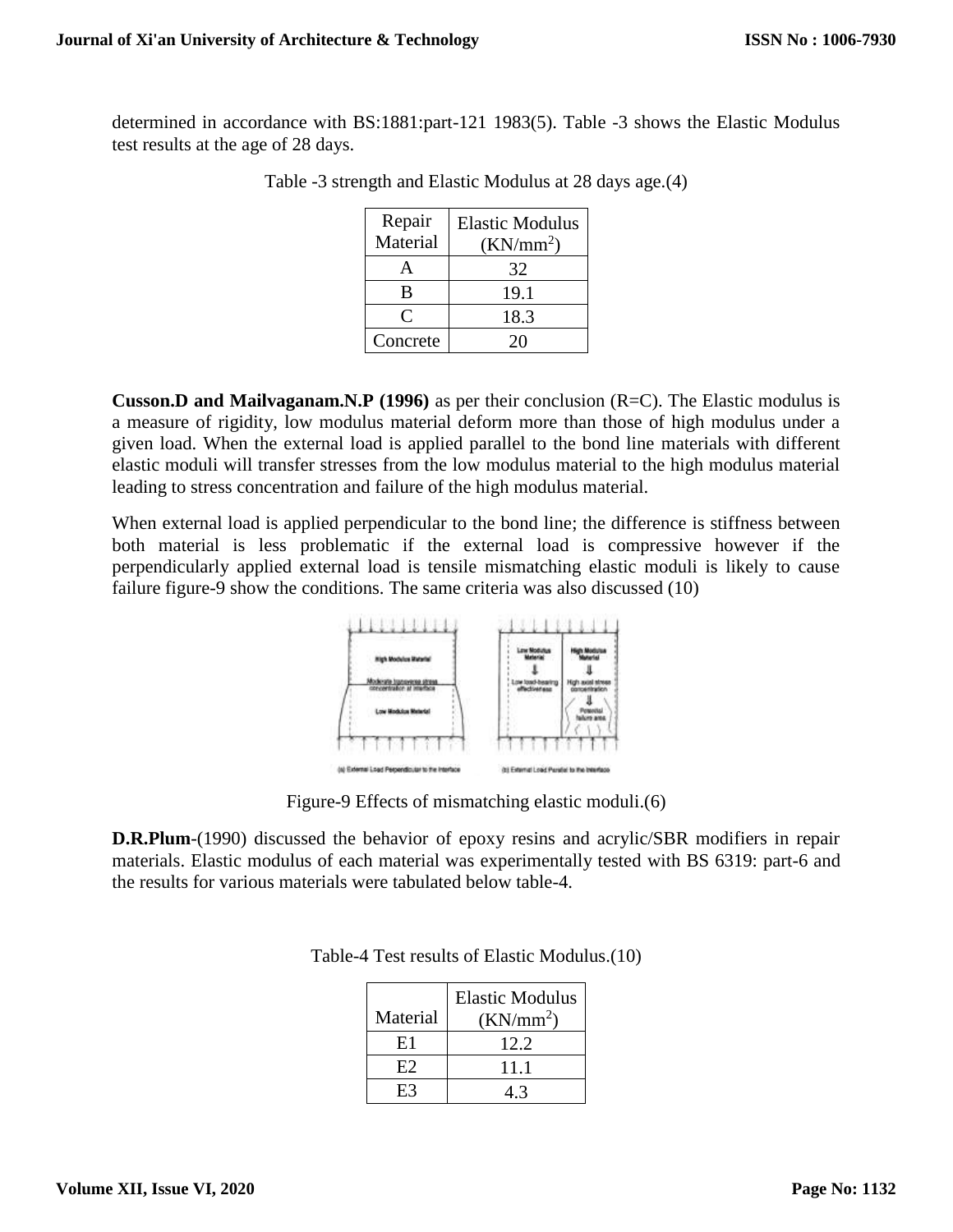| E4 | 12.4 |
|----|------|
| E5 | 16.6 |
| E6 | 6.6  |

## **2.7 Co-Efficient of permeability**

**P.S.Mangat and M.K.Limbachiya-(1995)** studied the effects of the water permeability for the cylindrical specimens (100mm diameter and 200mm high) the specimens were cured for 28 days and the cylinders were segmented into three slices. A circular disc of diameter 100mm and thickness  $40\pm1$  mm was obtained from the middle portion of a cylinder to provide as test specimens. A liquid permeameter apparatus was used to determine the co-efficient of permeability of water through the disc specimen which was held in a hydro static cell. The coefficient of permeability was calculated based on Darcy's law using the formula given below. And the results were tabulated below. The presence of polymer repair material reduced the water permeability than the cementitious material.

 $K_{LD}=Qx/Ah$ 

| Material        | Specimens      | Permeability<br>co-efficient |
|-----------------|----------------|------------------------------|
|                 | 1              | $2.33 \times 10^{-13}$       |
| A               | 2              | $0.92x10^{-13}$              |
|                 | 3              | $3.81x10^{-13}$              |
|                 | 4              | $3.04x10^{-13}$              |
|                 | $\mathbf{1}$   | $5.39x10^{-11}$              |
| B               | 2              | $5.74 \times 10^{-11}$       |
|                 | 3              | $5.74 \times 10^{-11}$       |
|                 | 1              | $1.43x10^{-13}$              |
| $\overline{C}$  | $\overline{2}$ | $0.84x10^{-13}$              |
|                 | 3              | $1.73x10^{-13}$              |
|                 | $\mathbf{1}$   | $5.23 \times 10^{-13}$       |
| <b>CONCRETE</b> | 2              | $5.05x10^{-13}$              |
|                 | 3              | $17.5x10^{-13}$              |
|                 | 4              | $15.4x10^{-13}$              |

Table -5 Water permeability Results.(4)

**Prof.J.G.Cabrera and AS Al-Hasan-(1997)** studied the durability of repair material they conducted the studies on permeability (water)and oxygen permeability, corrosion of reinforcement can be avoided by excluding oxygen and moisture from the steel. Concrete is a permeable and a porous material, the rate at which liquid and gases can move in the concrete is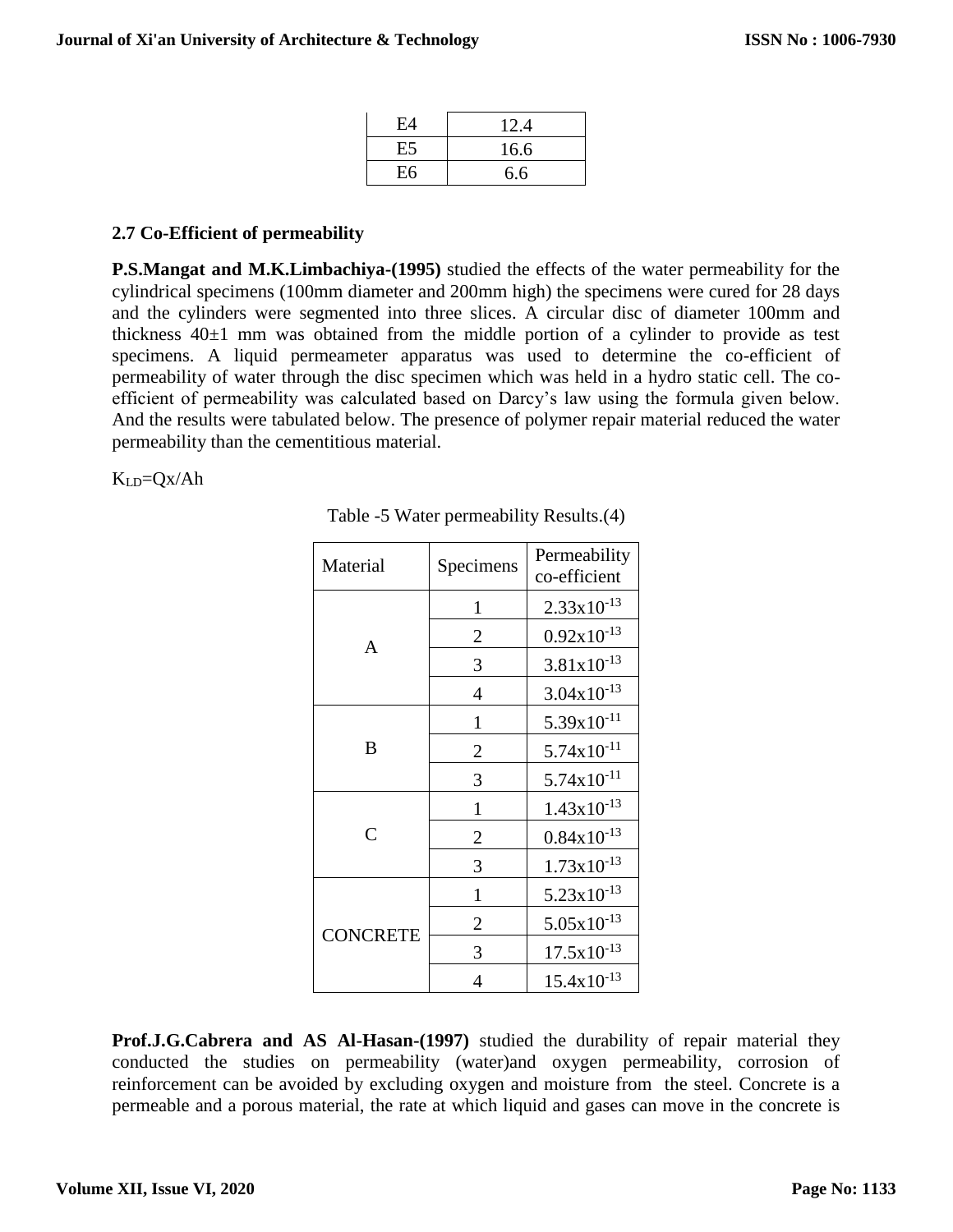determined by its diffusion and permeability. These properties affects the way in which concrete resist external attack for this reason a repair material should have very low permeability.

#### **2.8 Oxygen Permeability**

The gas permeability with gas flowing under a pressure head is thought likely to be more sensitive to the presence of large diameter pores which are considered to be largely responsible for poor durability of concrete. As per the author the repair material should satisfy the structural requirement like strength and modulus of elasticity but the most important is permeability and porosity.

**T.Parhizkar et al-(2006)** conducted experiment on the repair materials in aggressive environment, they studied the permeability characteristics of the repair material which is the most important durability parameters of concrete and they suggested that the silica fume and polymer modified concrete material has very low permeability (43% reduction as compared to the control mix at the age of 90 days). The results are tabulated below.

| Mix        | Water Penetration Depth in (mm) |         |  |
|------------|---------------------------------|---------|--|
| 28-Days    |                                 | 90-Days |  |
| <b>OPC</b> | 2.7                             | 3.5     |  |
| S F        | 1.5                             | 2.2     |  |
| <b>PMC</b> | 19                              |         |  |

Table -6 Water permeability results for repair concrete mixes. (13)

## **2.9 Bond Strength**

**Hani Alanazi et al (2016)** studied the effects of bond strength of Geopolymer and conventional cement mortar interfaces. He analyzed degradation of cement mortar under various acid medium conditions on the bond strength of geopolymer with conventional cement mortar and compared Metakaolin Geopolymer with other pavement repair material. The author conducted Splitting test, Slant shear test for repair material used for his work.

## **2.10 Split Tensile Test**

The Split tensile test was performed in a cylindrical composite material shown in figure 10 below, the test was conducted as per the (ASTM C 496/C496M-11). The specimens were cured at room temperature for 28 days and then soaked in 0.5M Hcl for different durations. Based on the reference Table: 7 the bond strength quality was established. The bond strength between geopolymer and cement mortar substrate without soaking in acid is Excellent. The rest of the specimens soaked in acid for 24 Hours and 3 days shows fair bond. The results of splitting test are given in Table: 8. Also the failure mode pattern of split test are shown in figure 11.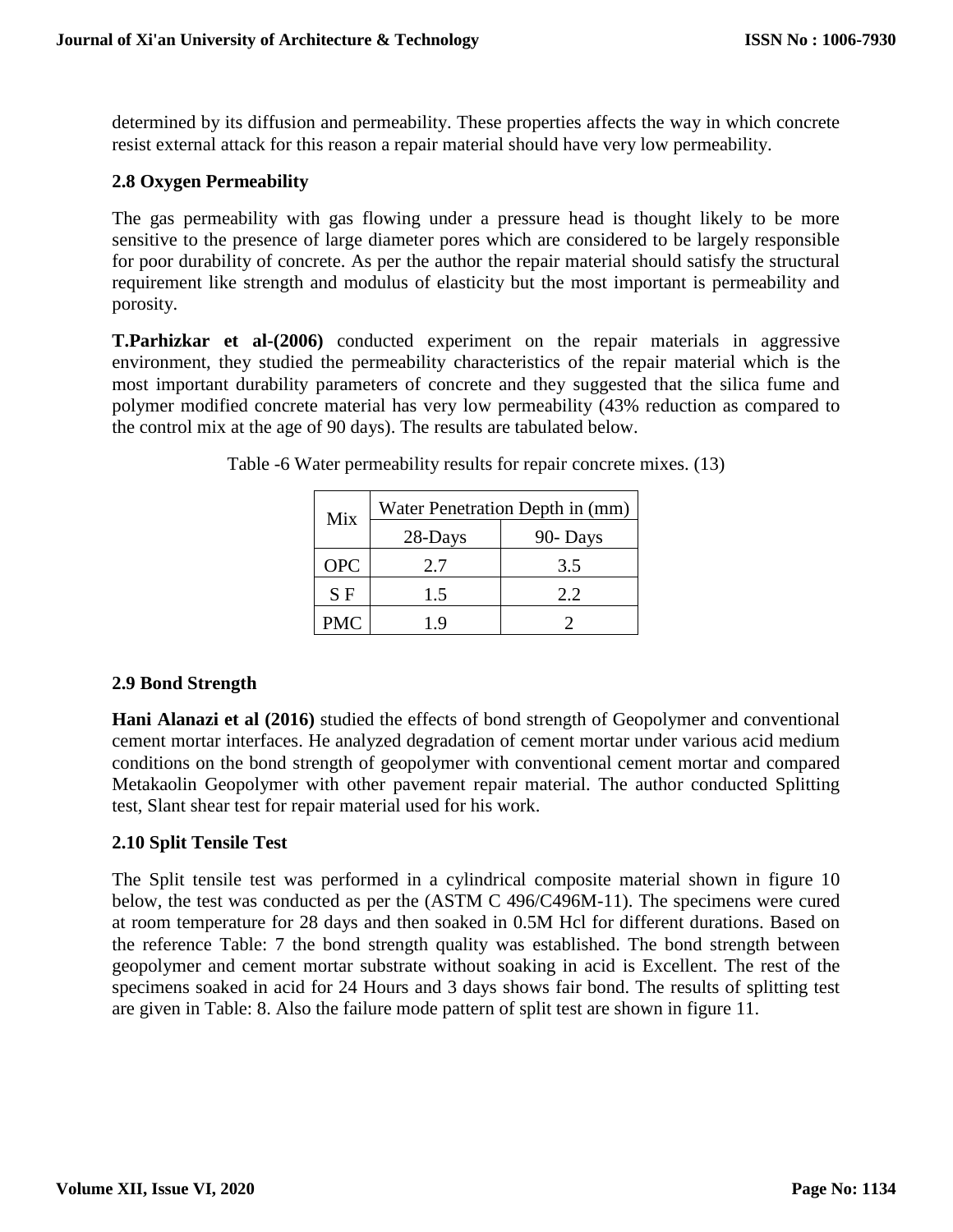

Fig. 10. Cylindrical split tensile test.(13)

| Bond strength, MPa | Quality   |  |
|--------------------|-----------|--|
| >2.1               | Excellent |  |
| 1.7 to 2.1         | Very good |  |
| 1.4 to 1.7         | Good      |  |
| 0.7 to 1.4         | Fair      |  |
| 0 to 0.7           | Poor      |  |

| Table: 7 Bond strength Quality. (17) |  |  |  |
|--------------------------------------|--|--|--|
|--------------------------------------|--|--|--|

Table: 8 Results of Splitting test.(13)

| Spec. No.      | Days cured Cross section area (mm <sup>2</sup> )                           | Bond strength (MPa) |
|----------------|----------------------------------------------------------------------------|---------------------|
|                | Geopolymer mortar with cement mortar without immersion                     |                     |
|                | 5161                                                                       | 4.2                 |
|                | 5161                                                                       | 3.4                 |
|                | 5161                                                                       | 3.3                 |
|                | Geopolymer mortar with deteriorated cement mortar by immersed in 0.5 M HCl |                     |
| for one day    |                                                                            |                     |
| ı              | 5161                                                                       | 0.94                |
| 2              | 5161                                                                       |                     |
|                | 5161                                                                       |                     |
| for three days | Geopolymer mortar with deteriorated cement mortar by immersed in 0.5 M HCl |                     |
|                | 5161                                                                       | 0.89                |
| 2              | 5161                                                                       | 0.94                |
| 3              | 5161                                                                       | 0.92                |
| for five days  | Geopolymer mortar with deteriorated cement mortar by immersed in 0.5 M HCl |                     |
|                | 5161                                                                       | 0.35                |
|                | 5161                                                                       | 0.38                |
|                | 5161                                                                       | 0.58                |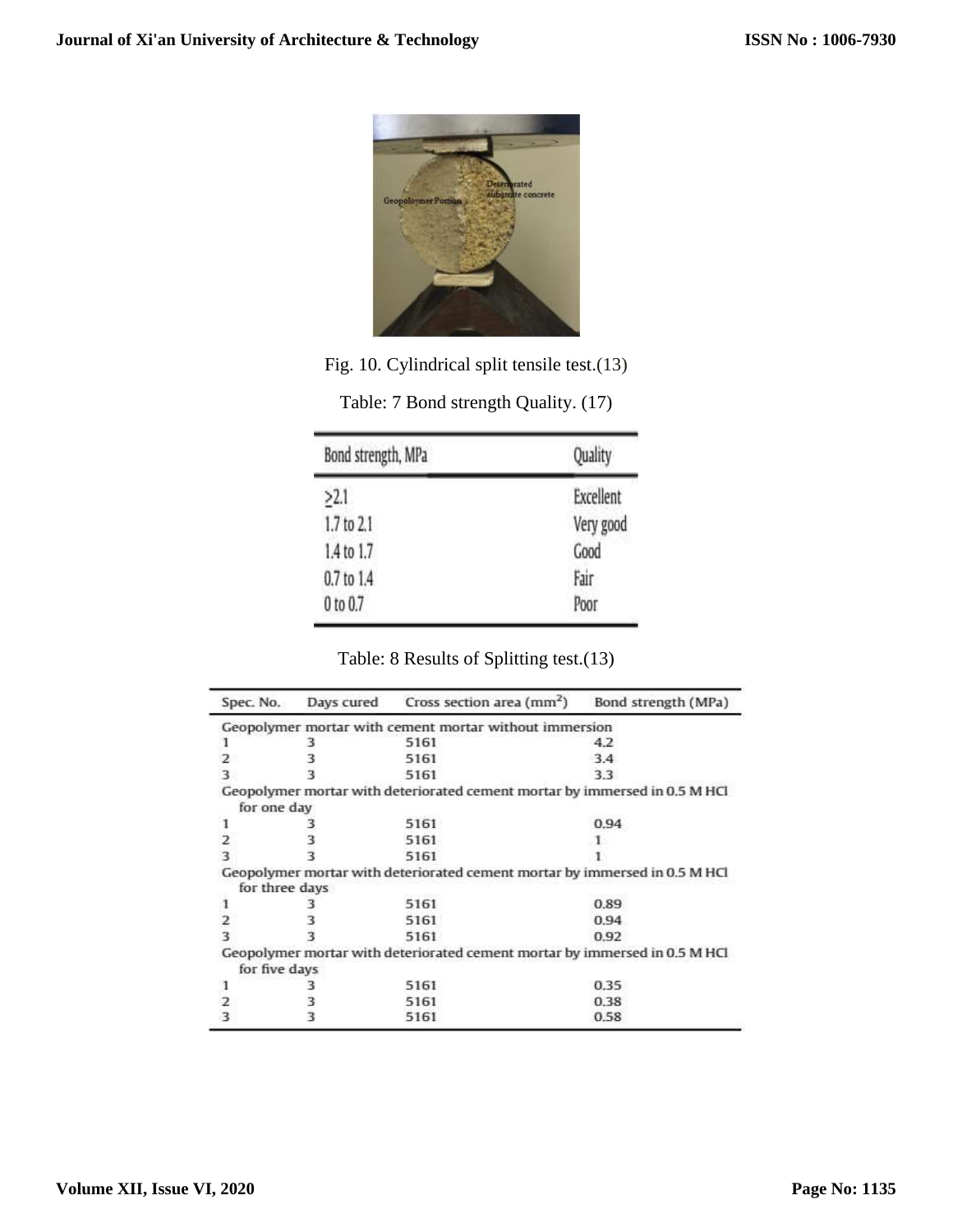

Fig:11 Failure Mode between Metakaolin-based Geopolymer mortar and conventional cement mortar. $(13)$ 

Metakaolin Geopolymer (Repair Material) shows higher bond strength compared with other repair material which is available in market. The author conducted (Low roughness and High roughness) between mortar substrate and geopolymer repair material Figure 12 shows the test results of Low and High Roughness State.

4  $3.5$ 3 Bond Strength (MPa)  $2.5$  $\overline{2}$ 1.5  $1\,$  $0.5$ 0 (0%) SF (5%) SF (7%)SF (10%) SF (10%)K100 (20%) SBR **UHPFC** MK

(a) Low roughness

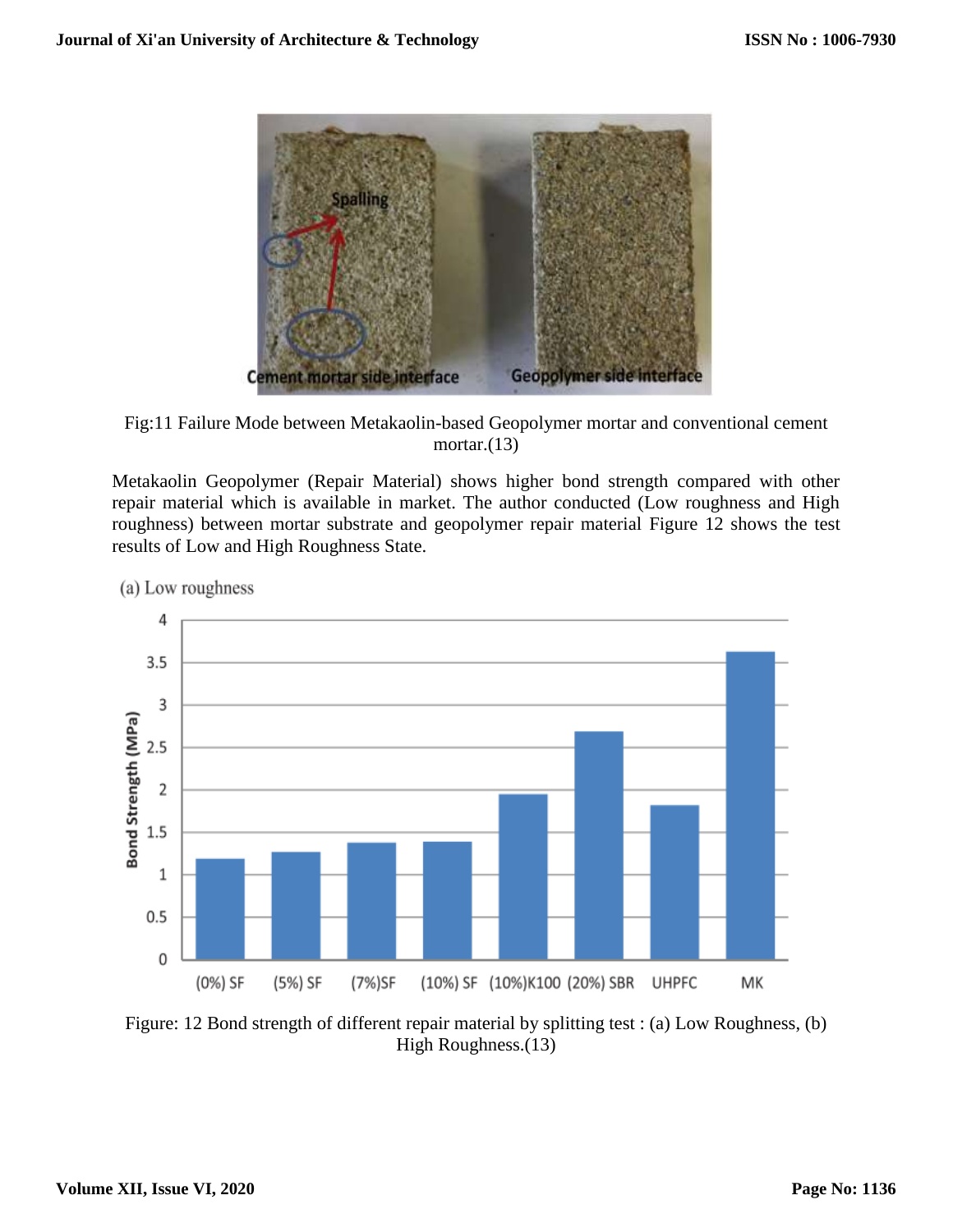

## (b) High roughness

# **2.11 Slant Shear Test**

The author investigated the bond strength between cement mortar substrate and geopolymer mortar by slant shear test with 30° and 45° angle interface surface as per the ASTM C882/C882 M-13a. The slant shear test results for 3 samples with line of interface at  $30^{\circ}$  is 15.6 Mpa, on the other hand 45<sup>°</sup> line of interface the split test result were 42.2 Mpa The failure mode pattern were given below in the figue:13and 14



Figure:13 Failure mode of slant shear test with line of interface at 30° between Metakaolin based Geopolymer Mortar and conventional mortar.(13)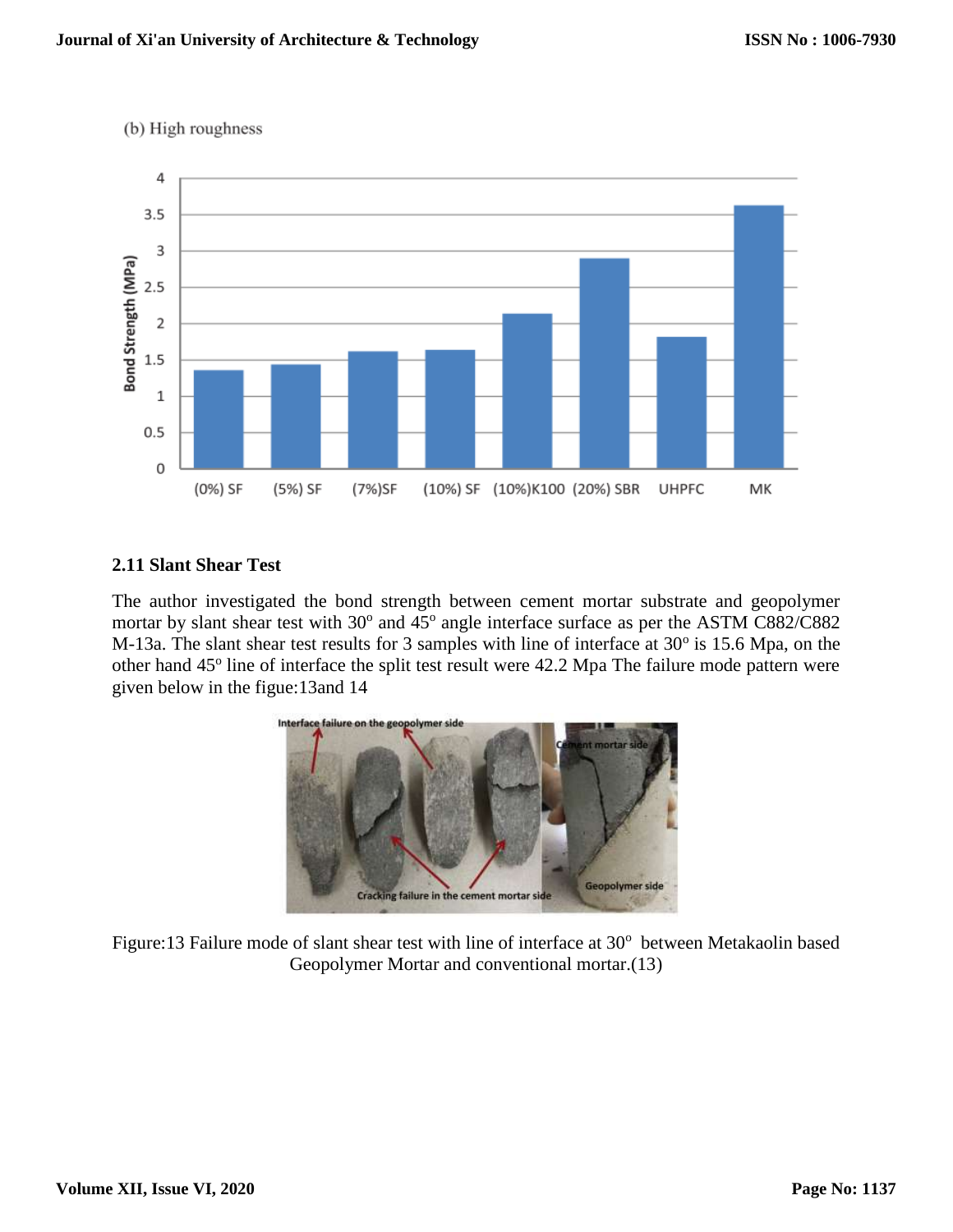

Figure: 14 Failure mode of slant shear test with line of interface at 45° between Metakaolin based Geopolymer Mortar and conventional mortar.(13)

**Tanakorn et al (2015)** investigated the utilization of high calcium fly ash Geopolymer Mortar containing ordinary Portland cement for use as PCC repair material, shear bond strength was evaluated using Slant Shear Test of plain cement concrete substrate and Geopolymer mortar (Repair material), with a shear angle of  $45^{\circ}$  as shown in Figure:15. The Geopolymer mortar was half filled with slant into a  $(50x50x125)$  mm prism; the shear bond strength was the ratio of maximum load at failure and the bond area. The results of shear bond strength were the average of five samples reported in figure 16. From the results the highest shear bond strength of 24.2 Mpa was obtained with 14M NaOH Geopolymer with 10% Portland cement (14M 10PC mix).The results confirmed that the high shear bond strength of mixes with high NaOH and high PC. This indicates the suitability of GPM containing PC as additive for use as an alternative Repair Material.



Figure: 15 Test set up of slant shear specimens.(14)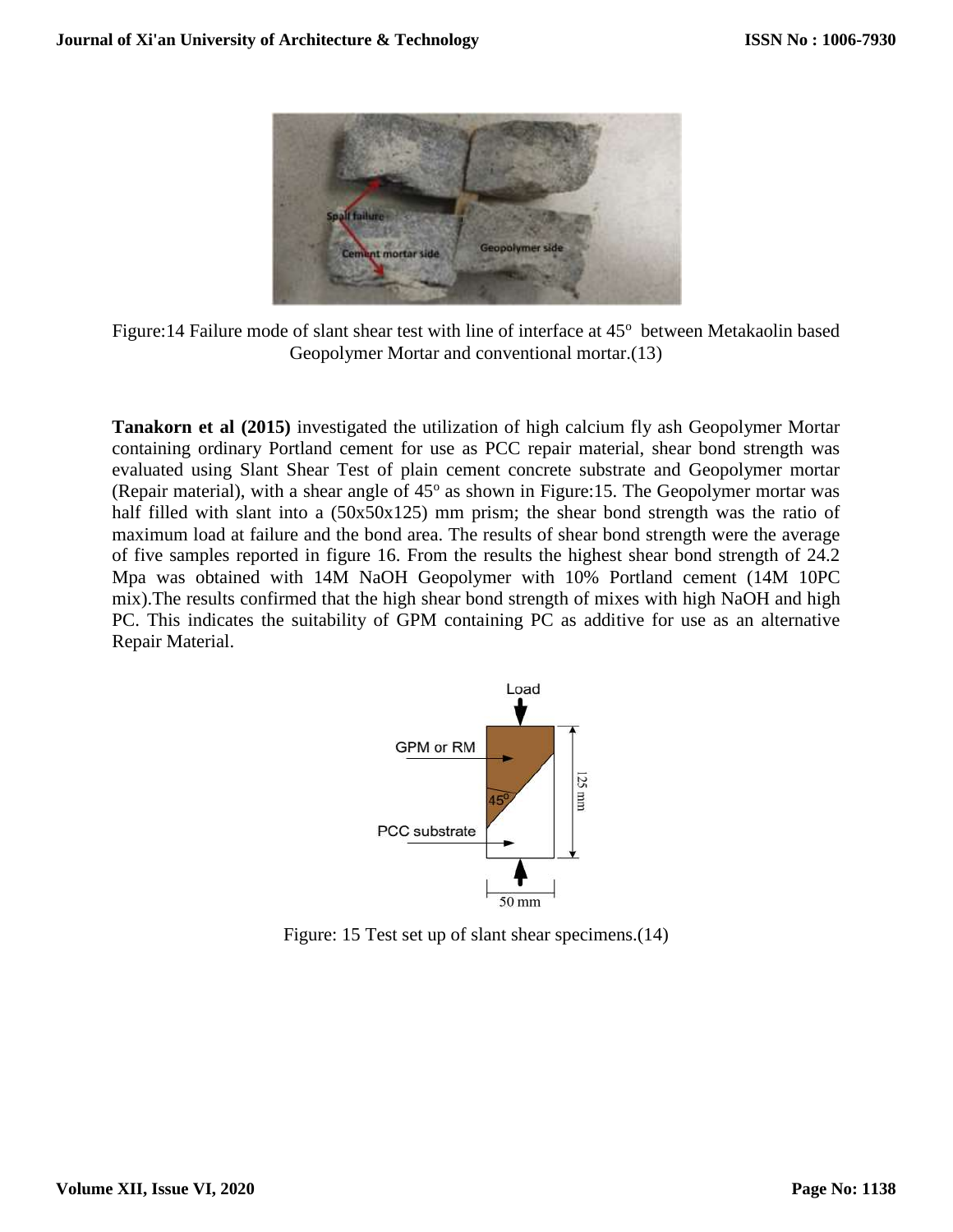

Figure 16 Shear bond strength of GPM or RM with interface line at 45° to the vertical.(14)

**Ghasan F et al (2016)** reported the effect of Metakaolin substituted Granulated blast furnace slag on the early strength of Geopolymer mortars for potential use for repair material. Splitting tensile strength was performed on both control mortar and Geopolymer mortar, the tensile strength of all samples were cured at ambient temperature reveled on increase with increasing curing time. All the Geopolymer mortar samples were compared with control samples (OPC). Split tensile strength of geopolymer with an age of one day exhibited 2.95 Mpa which is almost 10 times greater than control samples (OPC). The results are reported in the figure: 17



Figure:17 Curing time dependent development of early split tensile strength of GPMs as compared to OPC mortar.(15)

The bond strength was determined using slant shear bond test using cylinder specimens of  $(100 \text{mm} \times 200 \text{ mm})$  dimension with interface line angle of  $30^\circ$ . The Results of Geopolymer mortar bond strength are compared to OPC mortar as shown in Figure: 18 and Figure: 19 illustrates the typical bond failure of a slant shear sample. Where the bond surface was found to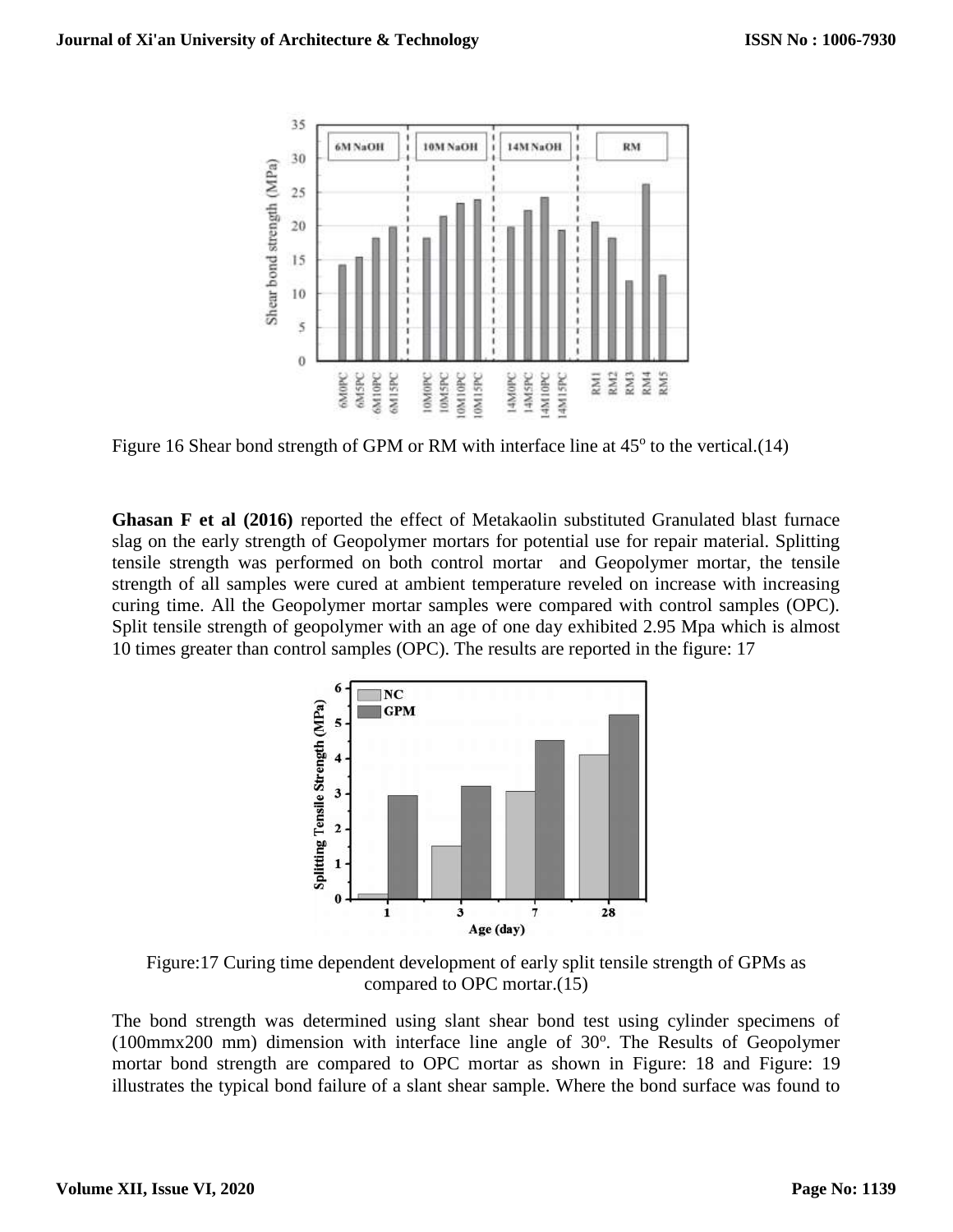be still intact. The attainment of high bond strength of such geopolymer mortar indicates their ability as an alternative potential repair material.



Figure: 18 Shear bond strength between OPC (NC) and GPMs with interface line at  $30^{\circ}$  to vertical. (15)



Figure: 20 Typical failure modes of Geopolymer mortar.(15)

## **2.12 Rapid Chloride Penetration Test**

**Bassam. A et al (2013)** investigated the characteristics between normal concrete substrate as old concrete and ultra high performance fibre concrete as a repair material. Author performed the Rapid Chloride Penetration Test to ascertain the potential of chloride resistance of the composites. The test was conducted as per ASTMC 1202-94, on the test specimens of size 50mm thick and 100mm diameter cores of cylinders, A direct current of 60V DC was maintained across the ends of the specimens for a period of 6 hours. The Rapid Chloride Penetration Test was performed on both normal concrete and ultra high performance fibre concrete, the test setup were shown in Figure:21.The results were shown in Figure :22 below. From the results RCPT confirms ultra high performance fibre concrete has low permeability than the Normal concrete,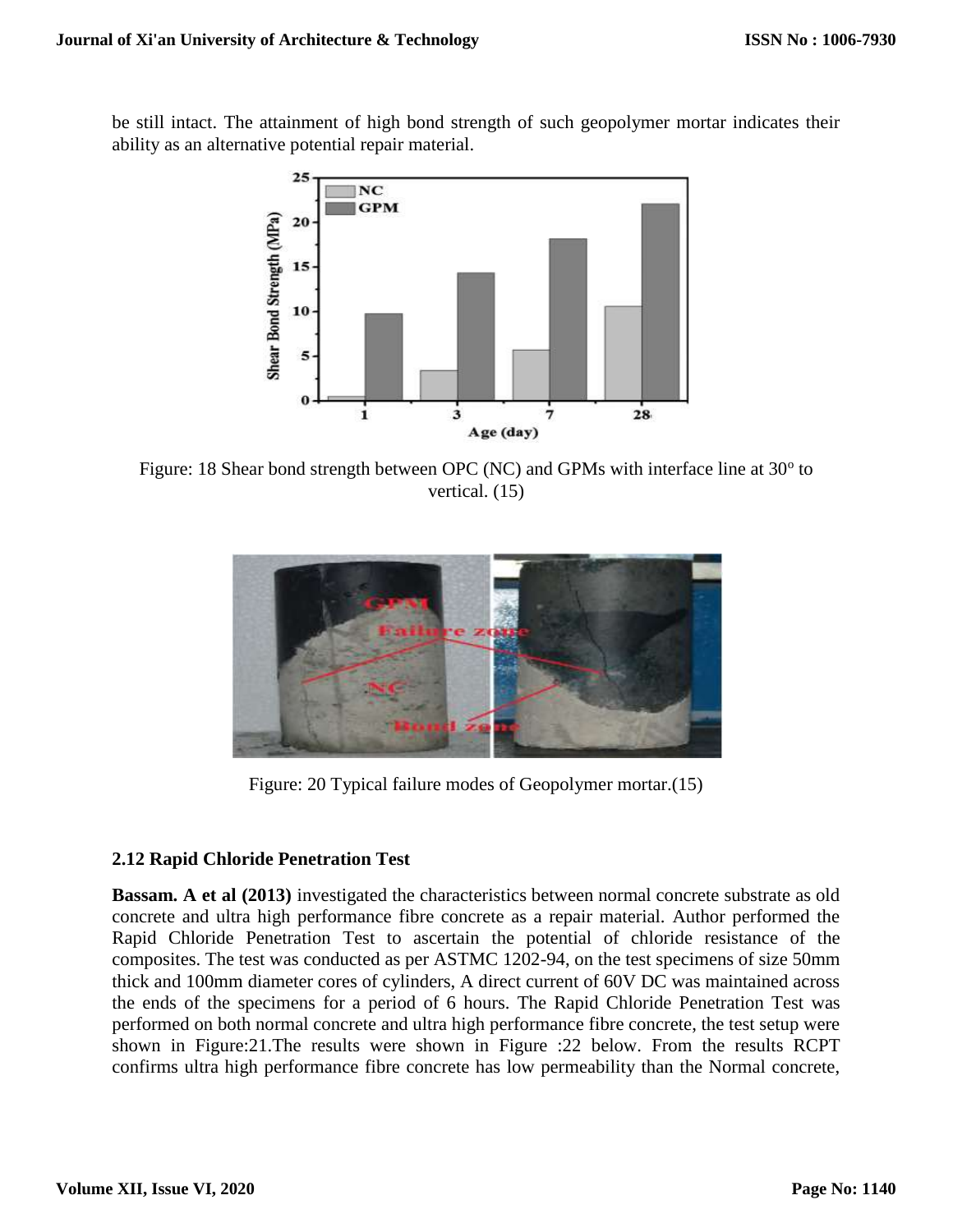this ensures that improved resistance of the composite against chloride penetration. This Phenomenon could increase the service life of the repaired structure.

Figure: 21 a) RCPT, b) composite specimen NC/UHPFC.(16)

Figure: 22 Comparison of the Rapid chloride permeability.(16)



#### **3. Conclusion**

This paper presents brief overview of the compatibility of repair materials and the systems with concrete substrate. The term compatibility of the repair material presents the parameters mainly on Dimensional compatibility, bond compatibility; structural and mechanical compatibility, permeability compatibility, chemical compatibility and electrochemical compatibility should be considered in the design of repair materials. The important test for a repair material such as creep, shrinkage, modulus of elasticity, co-efficient of thermal expansion are reviewed by different authors. The bond compatibility is the next important test in the design of repair materials splitting tensile strength, slant shear strength test are discussed as per the standards and limitations; permeability compatibility like rapid chloride penetration test was another durability criterion in designing repair material. While selecting a repair material the selected material should be always superior to the existing parent material (substrate concrete). This paper concludes that a Researcher or Engineer should follow the compatibility test reviewed in the paper before applying the repair material at site.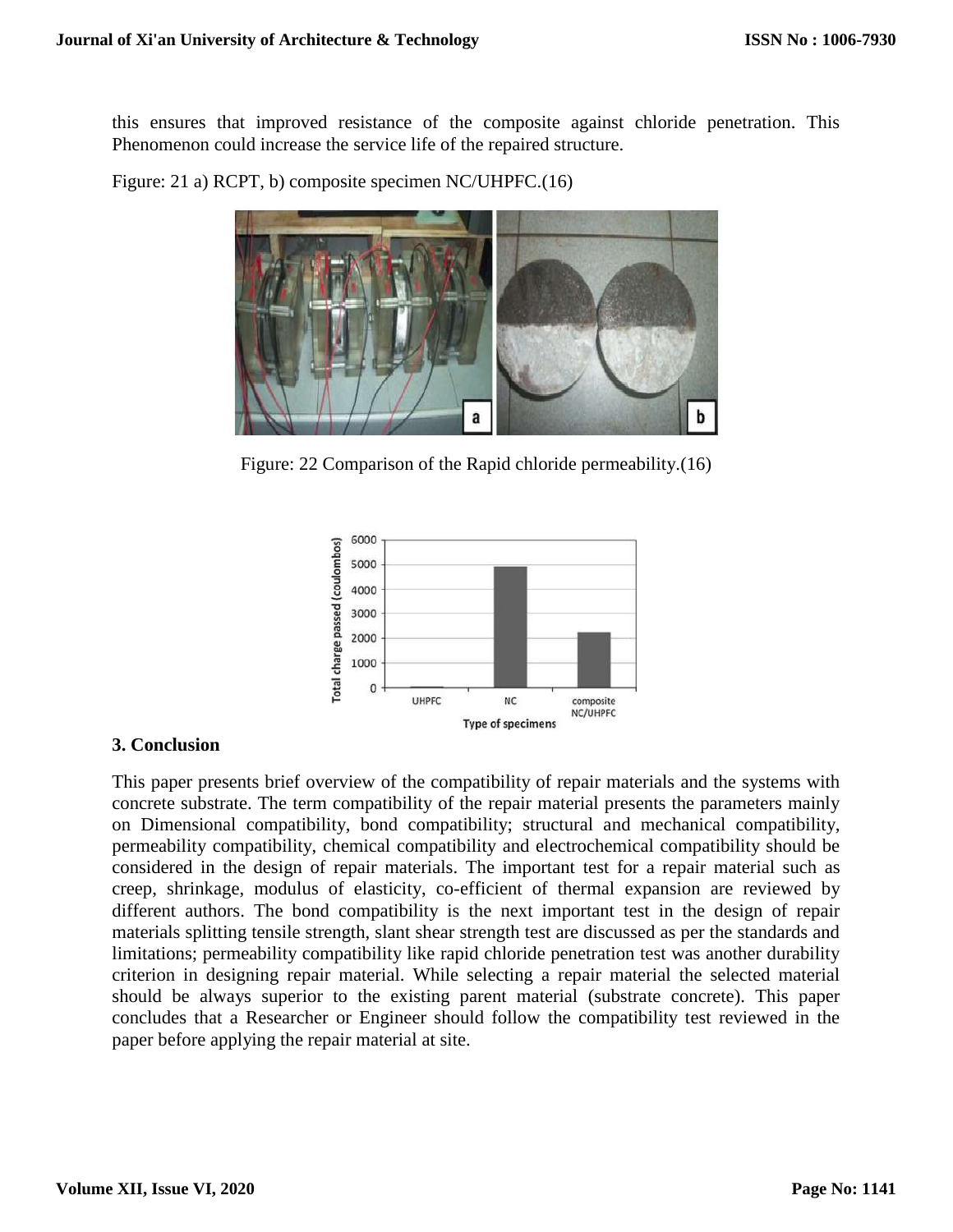## **References**

- [1] Vaysburd, A.M., Emmons, P.H., Mc Donald, J.E., Poston, R.W., and Kesner, K.E. (2000). Selecting Durable Repair materials: Performance criterial – Field Studies, Concrete International, 22(12), 39-45
- [2] D. R. Morgan- Compatibility of concrete repair materials systems. Construction and Building Materials, Vol. 10, No. I, pp. 51-61, 1996
- [3] Dr M H Decter BSc (Honours) PhD CChem MRSC, Fosroc International, C Keeley MICT, Fosroc Expandite (UK) Ltd- Durable Concrete Repair - Importance of Compatibility And Low Shrinkage, Construction and Building Materials, Vol. I I, NOS5-6, pp. 267-213, 1997
- [4] P.S. Mangat\* and M. K. Limbachiya- Repair material properties which influence long-term performance of concrete structures- Construction and Building Materials, Vol. 9, No. 2, pp. 81-90, 1995.
- [5] N. K. Emberson<sup>\*</sup> and G. C. Mays<sup>\*</sup>- Significance of property mismatch in the patch repair of structural concrete Part 1: Properties of repair systems, Magazine of Concrete Research, 1990, 42, No. 152, Sept., 147-160.
- [6] Cusson. D, Mailvaganam, N. P- Durability of repair materials, Concrete International: Design and Construction, 18, 3, pp. 34-38, 1996.
- [7] P. H. Emmons and A. M. Vaysburd- System concept in design and construction of durable concrete repairs, Consrrucrion and Building Materials, Vol. 10, No. 1, pp. 69-75, 1996.
- [8] Illston.J.M and Pomeroy.C.D-Recommendations for a Standard Creep test, concrete, December-1975,24-25.
- [9] John Kosednar1 and Noel P. Mailvaganam- Selection and Use of Polymer-Based Materials in the Repair of Concrete Structures, J. Perform. Constr. Facil. 2005.19:229-233.
- [10] D.R. Plum, BSc(Eng), PhD, CEng, FIStructE, MICE- The behaviour of polymer materials in concrete repair, and factors influencing selection, paper to be presented and discussed at the Institution of Structural Engineers on Thursday I1 October 1990 at 6pm.
- [11] Prof J G Cabrera and A S Al-Hasan, Performance Properties of Concrete Repair Materials, ~onsfruction and Building Materials, Vol. I1 Nos5-6, pp. 283-290, 1997
- [12] T. Parhizkar- Compatibility of Repair Concretes In The Aggressive Environment Of The South Of Iran, The Arabian Journal for Science and Engineering, Volume 31, Number 1C-2006.
- [13] Hani Alanazi a, Mijia Yang a, \*, Dalu Zhang b, Zhili (Jerry) Gao- Bond strength of PCC pavement repairs using metakaolin-based geopolymer mortar, Cement and Concrete Composites 65 (2016) 75-82.
- [14] Tanakorn Phoo-ngernkham a, Vanchai Sata b, Sakonwan Hanjitsuwan c, Charoenchai Ridtirud d, Shigemitsu Hatanaka e, Prinya Chindaprasirt b,- High calcium fly ash geopolymer mortar containing Portland cement for use as repair material, Construction and Building Materials 98 (2015) 482–488.
- [15] Ghasan F. Huseien a, Jahangir Mirza a,b, Mohammad Ismail a, S.K. Ghoshal c, Mohd Azreen Mohd Ariffin- Effect of metakaolin replaced granulated blast furnace slag on fresh and early strength properties of geopolymer mortar, Ain Shams Engineering Journal xxx (2016) xxx– xxx.
- [16] Bassam A. Tayeh B. H. Abu Bakar M. A. Megat Johari- Characterization of the interfacial bond between old concrete substrate and ultra high performance fiber concrete repair composite, Materials and Structures (2013) 46:743–753.